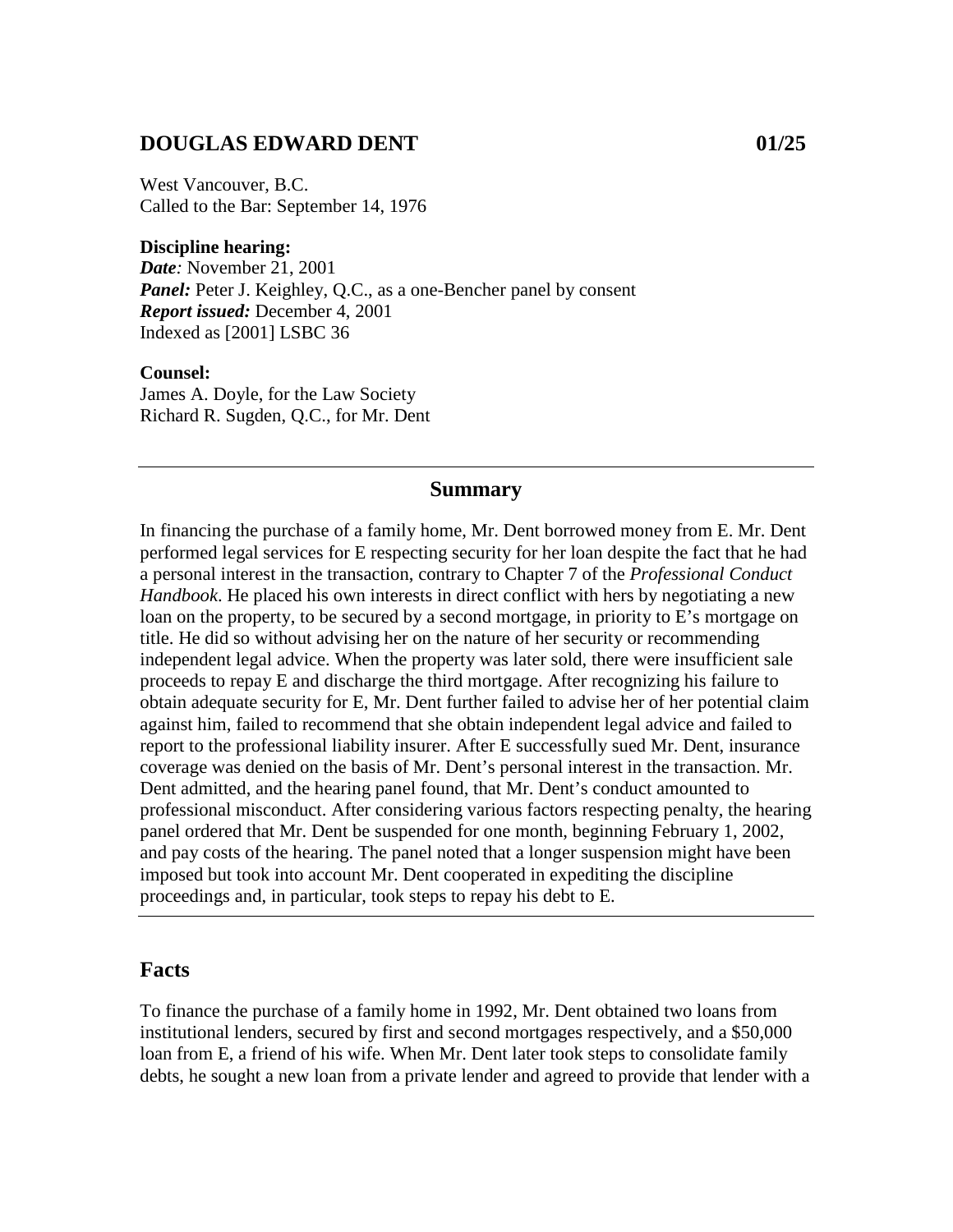new second mortgage on the family home as security. He intended the proceeds of the new mortgage to pay off the existing second mortgage and certain other debts.

At that time Mr. Dent prepared and registered a third mortgage on title as security for E's loan, thereby performing legal services for her when he had a financial interest in the matter, contrary to chapter 7, Rule 1 of the *Professional Conduct Handbook*.

In 1996 Mr. Dent and his wife separated and the property was sold after the commencement of foreclosure proceedings. The sale proceeds were sufficient to discharge the first mortgage and most of the second mortgage, but not the third mortgage, such that E was not repaid her loan. Mr. Dent admitted that he breached the fiduciary obligations he had assumed in respect of E by placing his own interest in obtaining a new loan directly in conflict with her interest in having adequate mortgage security. At the time he prepared the third mortgage, he did not advise E that a new second mortgage would take priority over hers, did not send her either a copy of the mortgage or the state of title certificate for 10 months and did not recommend that she obtain independent legal advice.

After recognizing that he had not obtained adequate security for E, Mr. Dent failed to advise E of her potential claim, failed to recommend that she obtain independent legal advice and failed to report to his professional liability insurer as required under his liability insurance policy, contrary to Chapter 4, Rules 5 and 5.1 of the *Handbook*. He in fact took steps to prevent the client from recovering from the program so as to reflect adversely on the profession, contrary to Chapter 2, Rule 1 of the *Handbook*.

E sued Mr. Dent for negligence and breach of fiduciary duty. She obtained a judgment for the amount of the loan and special costs, but liability insurance coverage was denied on the basis of Mr. Dent's personal interest in the transaction.

At the time of these incidents, Mr. Dent was experiencing severe financial hardship, both personally and professionally, and was under significant stress.

## **Decision**

Mr. Dent admitted, and the hearing panel found, that Mr. Dent's conduct constituted professional misconduct.

# **Penalty**

The hearing panel considered a range of factors affecting penalty, noting the importance of undivided loyalty of a lawyer to a client, the fact that Mr. Dent received a personal advantage from his misconduct and the fact that his client received no worthwhile security for her loan but was in fact obliged to commence legal proceedings to collect the debt he owed her.

The panel also noted, however, that Mr. Dent's conduct arose in a period of considerable stress and was not typical of his practice. He had apologized to E, helped to expedite the